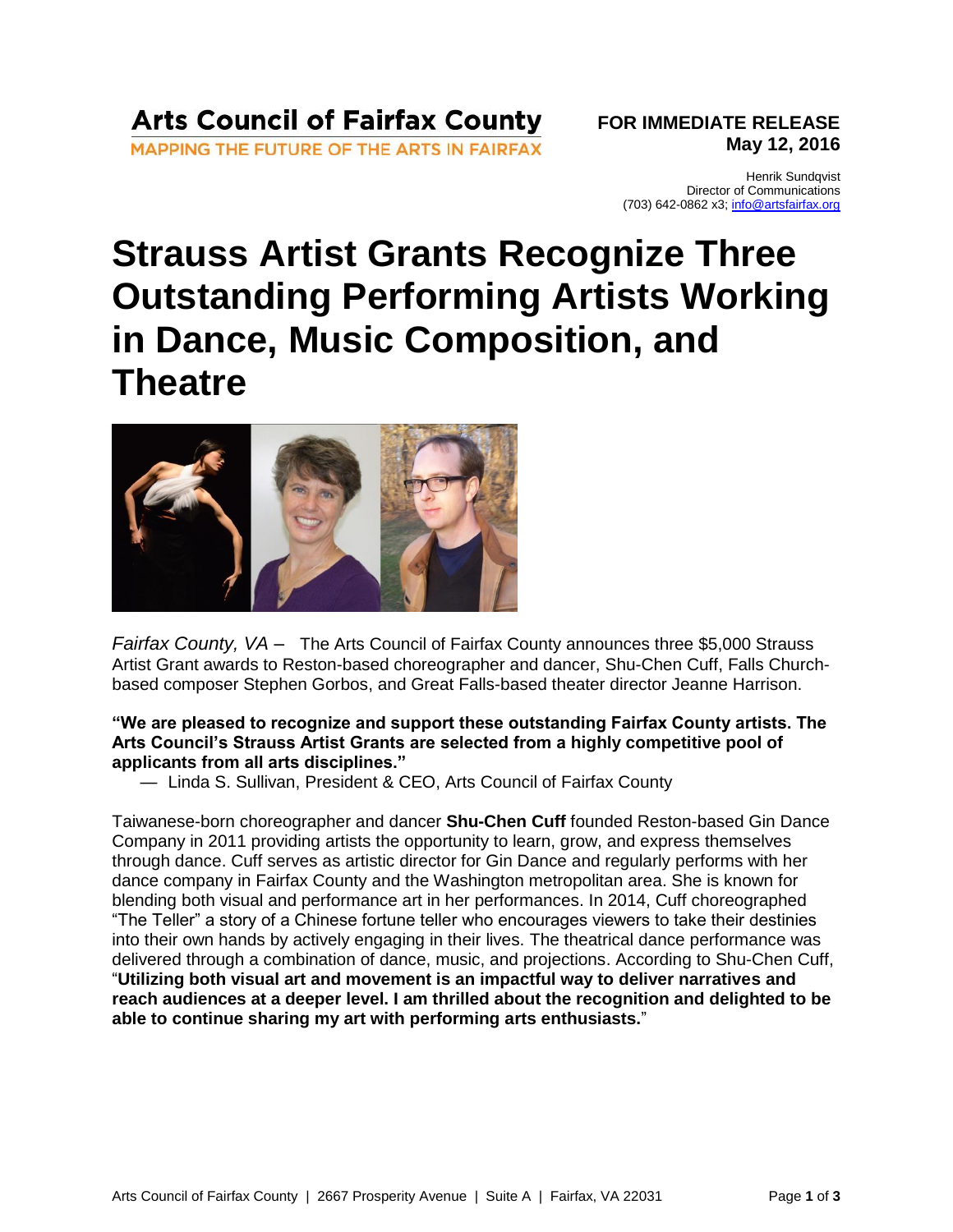She has performed numerous classical and contemporary dance works while working with Dana Tai Soon Burgess Dance Company, Miami Ballet, and Nevada Ballet Theatre and has toured in Asia, Central America, and Europe before relocating to the Washington, DC area in 2002. Cuff is currently on the faculty of BalletNOVA Center for Dance and the Metropolitan School of the Arts where she continues to share her passion for dance with young aspiring dancers. To find out more about Shu-Chen Cuff and Gin Dance Company, visit [http://gindance.org.](http://gindance.org/)

Theatre artist **Jeanne Harrison** is Traveling Players Ensemble's producing artistic director and founder. The Ensemble, founded in 2003, is dedicated to bring classical theatre into the great outdoors through a thriving summer camp and year-round acting classes and workshops. During her 27-year teaching career, Harrison has taught for Catholic University, Chapin School, Folger Shakespeare Library, Loyola University (Maryland), University of Maryland-Baltimore County, and Interlochen Center for the Arts, where she directed the Shakespeare program. She is an expert on *Commedia dell'Arte*, a form of theatre which utilizes masks and stock characters to deliver improvised performances, as well as a physical trainer for actors, Harrison has presented workshops at the National Conference of the American Alliance for Theater and Education. **"I have been privileged to work with amazing talent over the years,"** said Jeanne Harrison of Traveling Players Ensemble. **"The core of our Ensemble is to work collaboratively, valuing the contributions of every ensemble member. It's an honor to be a part of a continuously evolving and expanding theatre community providing growth and artistic opportunities to future generations."** To find out more about Jeanne Harrison and Traveling Players Ensemble, visit [http://travelingplayers.org.](http://travelingplayers.org/)

Composer **Stephen Gorbos** creates concert music for a wide range of ensembles and soloists, as well as music for film, theatre, and dance productions. His music, described by *The Washington Post* as "lyrical…warm and richly drawn," and by *Chicago Music* as "pulsating with a sense of urban life," navigates a wide palette of genres and influences, creating a synthesis between styles as diverse as American rhythm & blues, Western classical music, and Javanese Gamelan (traditional Indonesian ensemble music). Gorbos teaches composition, theory, and music technology as an associate professor of music and head of the division of composition and theory at the Catholic University of America's Benjamin T. Rome School of Music and was a visiting assistant professor at Yale University's Department of Music. His works have been performed in concert halls across the United States and in Europe by musicians and orchestras, such as the Minnesota Orchestra, the Albany Symphony, the NOW Ensemble, Roomful of Teeth, and violist Wendy Richman. Recent projects include "*Vox Animarum*" commissioned by cellist Dan Shomper, and "*Aqua Vitae*," a percussion quartet commissioned by a consortium of 14 university percussion ensembles led by Colin Hill and Tennessee Tech University. **"I am thrilled about the award,"** said Stephen Gorbos. **"It affirms my passion for exploring and blending various musical styles. I hope it will help expose new audiences to my art and new ways of experiencing music."** To find out more about Stephen Gorbos, visit [http://stephengorbos.com.](http://stephengorbos.com/)

The Strauss Artist Grants program, funded by Fairfax County, is named after Bill Strauss (1947- 2007), gifted writer and cofounder of the Capitol Steps and the Cappies. The grants program is an investment in the sustained growth and development of the arts in Fairfax County as well as a way to honor contemporary artists' commitment to an artistic discipline and their contributions to Fairfax County. For more information on the Arts Council's grant programs visit [http://artsfairfax.org/grants.](http://artsfairfax.org/grants) All Strauss Artist Grants recipients can be seen at [https://artsfairfax.org/grants/programs/strauss-artist-grants.](https://artsfairfax.org/grants/programs/strauss-artist-grants)